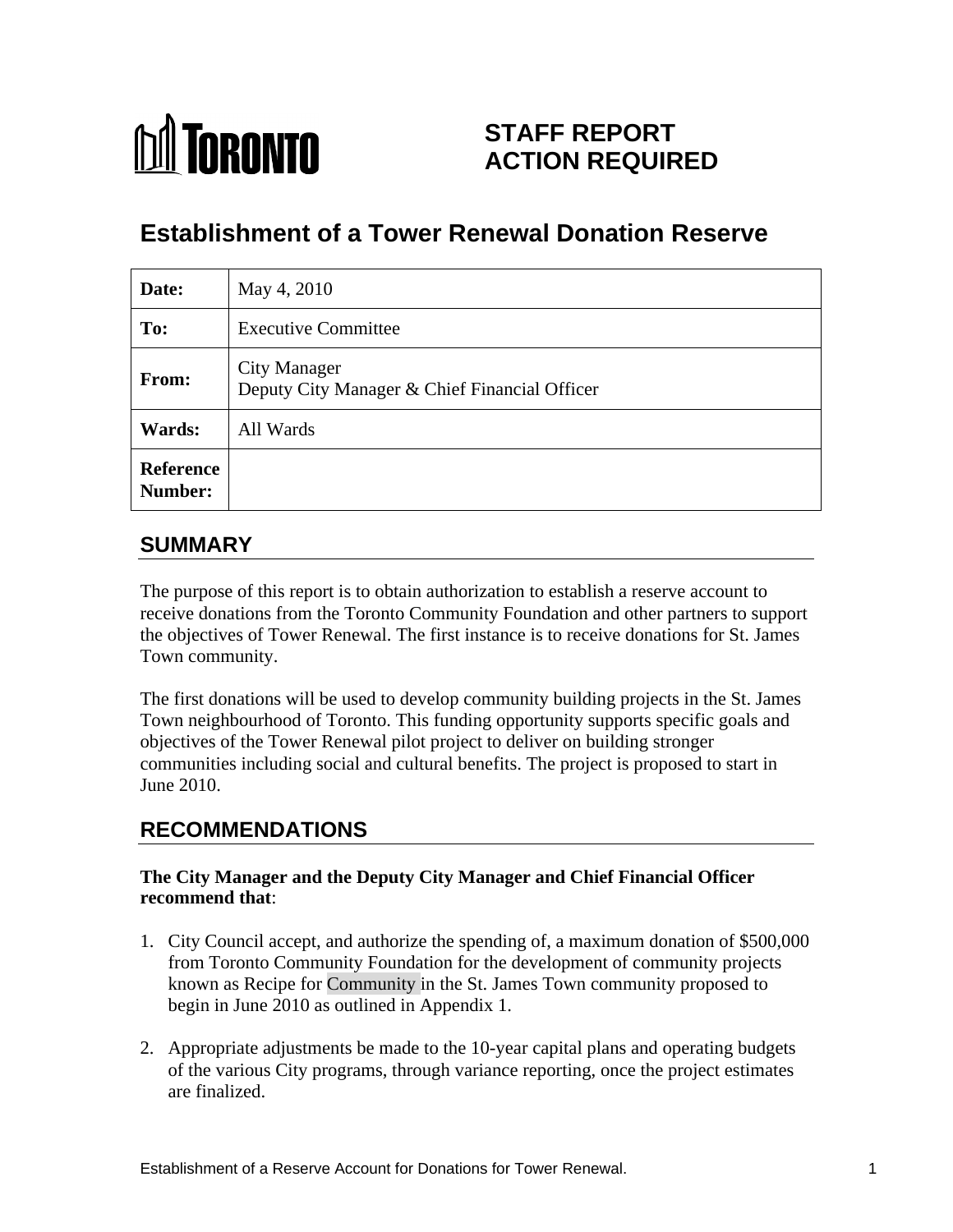- 3. The Deputy City Manager and Chief Financial Officer be authorized to establish a reserve account called the "Tower Renewal Donation Reserve" to receive cash donations to deliver on building stronger communities, including social and cultural benefits.
- 4. *Municipal Code, Chapter 227* [Reserves and Reserve Funds] be amended by adding the "Tower Renewal Donation Reserve" to Schedule 5 – Donations Reserves.
- 5. All donations received by the Toronto Community Foundation and other partners for the St. James Community be held in the Tower Renewal Donation Reserve designated for this purpose.
- 6. The appropriate City officials be authorized and directed to take the necessary action to give effect thereto; and that leave be granted for the introduction of any necessary bills in Council to give effect thereto.

#### **Financial Impact**

This report recommends the creation of a Reserve to support specific goals and objectives of the Tower Renewal project to deliver on building stronger communities. The first project is located in the St. James Town community.

The St. James Town community project will be administered by the City Manager's Office, through the Tower Renewal pilot project. Specific projects will be carried out by various City Programs, including Parks, Forestry and Recreation, Toronto Public Health, Public Realm Office and Toronto Community Housing Corporation to name a few. Once funding is confirmed by project, the 10-year capital plans and 5-year operating plans of the various City Programs will be adjusted accordingly (net \$0) to identify the projects that are ready to move forward. These adjustments will be identified through the capital and operating budget processes and/or quarterly variance reports, as appropriate. It is anticipated that maintenance costs for completed projects will be nominal. No additional programming costs are anticipated.

## **ISSUE BACKGROUND**

The City of Toronto has a successful history of working with donating partners to achieve social objectives. The opportunity now exists to work with current and future donors to build on the work presently underway within the City and help achieve the overall objectives of Tower Renewal. The current donation is comprised of multiple investments secured by Toronto Community Foundation (TCF) and the Toronto Office of Partnerships for the Recipe for Community initiative. With more than 400 endowment funds, and assets of over \$220 million, Toronto Community Foundation is one of Canada's largest charitable foundations. The foundation has focused on community vitality since 1981, when it started connecting donors to community needs and opportunities. TCF helps its individual and family foundations invest in Toronto, making it a strong and resilient place to live, work, learn and grow.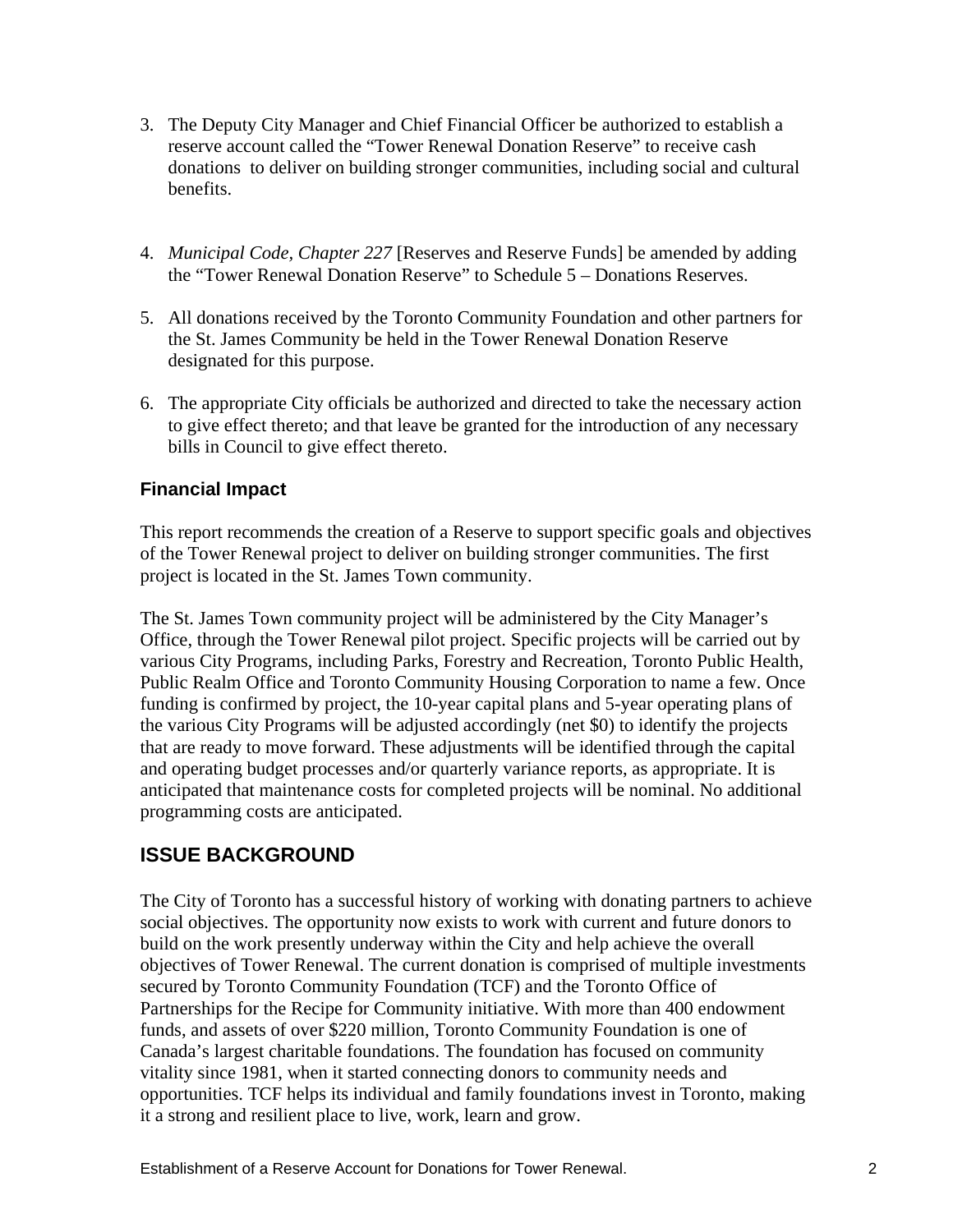In 2008 the City of Toronto, Toronto Office of Partnerships approached TCF to discuss strategic city building investment opportunities. In 2009 the City and TCF launched Recipe for Community in Alexandra Park. Recipe for Community is a community building investment program led by the Toronto Community Foundation in partnership with the City of Toronto, Toronto Office of Partnerships. This initiative aims to facilitate resident inspired projects that strengthen community belonging and pride, and build skills and capacity. The Recipe for Community model includes four "ingredients": food, greening, neighbourhood beautification and youth engagement.

The initiative aimed to strengthen community belonging and pride by supporting activities focusing on greening, community gathering, food and nutrition and youth engagement. Some of the outcomes of the project in Alexandra Park included community visioning sessions for the naturalization of green spaces, the creation and display of public art installations, increased access for a resident-based cooking group to a community kitchen at the Alexandra Park Community Centre, strengthened opportunities for community recreation, created and published a book with local recipes, and built relationships with local community partners including the strengthening of a resident based group called "The Green Space Collective". Following the successful completion of the Alexandra Park project the Toronto Office of Partnership negotiated for the next Recipe for Community investment to be made in St James Town in partnership with Tower Renewal.

Tower Renewal is a multi-faceted project with a goal to identify the social, economic, environmental, cultural, financial and other benefits in apartment neighbourhoods. Once the pilot project is completed, the rollout of the program is expected to benefit Toronto residents and businesses in helping to achieve a sustainable future that includes a cleaner, healthier environment, stronger communities, greater cultural awareness and activities, and enhanced local economic activity, resulting in a greener, more liveable and prosperous city. The Recipe for Community model will be evaluated as part of the Tower Renewal pilot project and if determined to be successful, this approach will be recommended as part of the roll out of the Tower Renewal program.

#### **COMMENTS**

Donations up to \$500,000 are anticipated to be received from the Toronto Community Foundation to support the Recipe for Community project in St. James Town. Therefore, it is necessary to establish a donation reserve to hold the funds until such time as specific projects are confirmed and the various City Program capital and operating budgets can be adjusted. Such a reserve would be called the Tower Renewal Donation Reserve and would have the following criteria:

(a) Statement of Purpose: To receive cash donations to deliver on building stronger communities, including social and cultural benefits.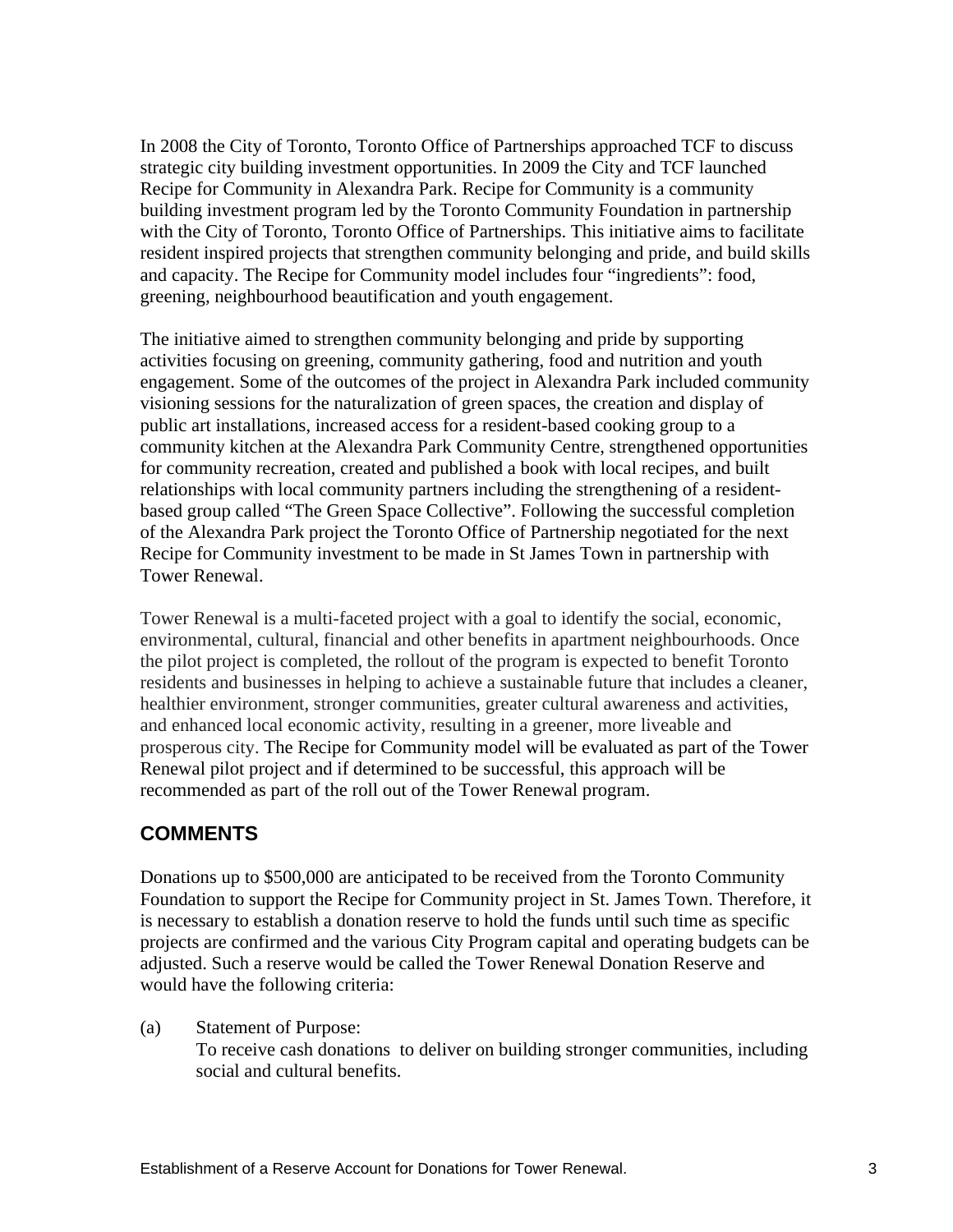- (b) Service Area or Beneficiary of the Program: The City Manager's Office shall have primary responsibility for the reserve account.
- (c) Contribution Policy: Funds from donors will be deposited as received in the reserve.
- (d) Withdrawal Policy: Funds will be withdrawn as part of the capital and operating budget processes.
- (e) Review Cycle: The fund will be reviewed every three years and will be closed when the donated funds are spent.
- (f) Donation Limit: The limit will fluctuate from year to year depending on the level of donations received for any given project.

The project description for Recipe for Community in St. James Town can be found in Appendix 1.

#### **Conclusion**

The work of the Toronto Office of Partnerships has shown that donating partners are a critical component in assisting the City to be successful in the implementation of many of its initiatives. The implementation of the Recipe for Community model in St. James Town will be evaluated as part of the Tower Renewal pilot project to determine its replicability as a model for building stronger communities as part of the city-wide implementation strategy for Tower Renewal. If the model is replicable in the future, staff will undertake a process of planned fundraising and donation activity through the annual budget process. The reserve fund provides an opportunity to hold funds until such time as specific projects are confirmed and various City program capital and operating budgets can be adjusted.

## **CONTACT**

Joan Taylor Director, Executive Management City Manager's Office Ph : 416-392-4995, Fax 416-392-1827, email : Jtaylor2@toronto.ca

Phyllis Berck Director, Toronto Office of Parnterships Ph : 416-392-6119, Fax 416-392-6118, e-mail : pberck@toronto.ca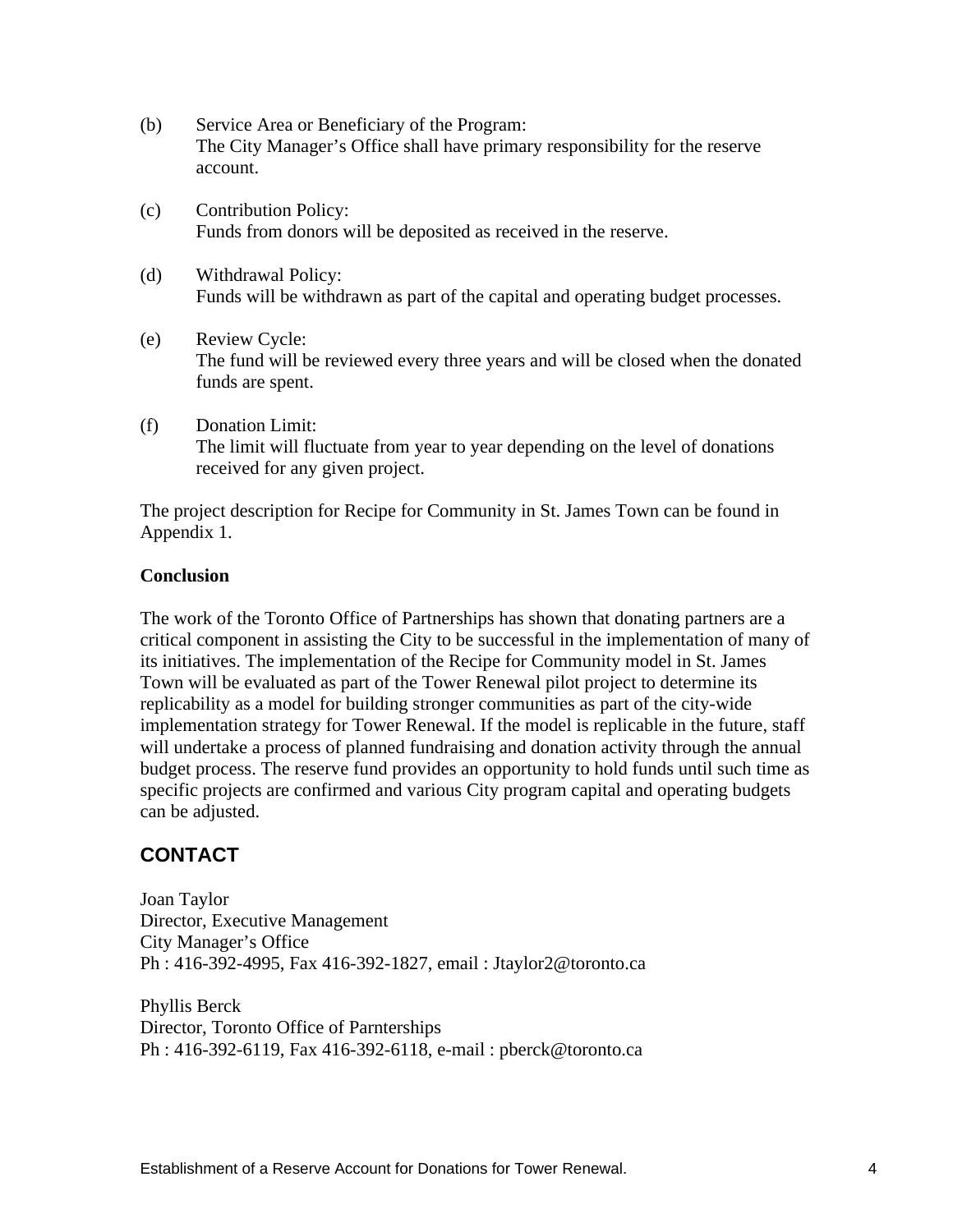Donald Altman, Manager, Corporate Financial Strategies, Ph: 416-397-4220, Fax: 416-397-4555, email: daltman@toronto.ca

#### **SIGNATURE**

Joseph P. Pennachetti Cam Weldon City Manager Deputy City Manager and Chief Financial Officer **Officer** 

#### **ATTACHMENT:**

Appendix 1: Recipe for Community – St James Town

 $\overline{\phantom{a}}$  , and the contribution of the contribution of  $\overline{\phantom{a}}$  , and the contribution of  $\overline{\phantom{a}}$  , and  $\overline{\phantom{a}}$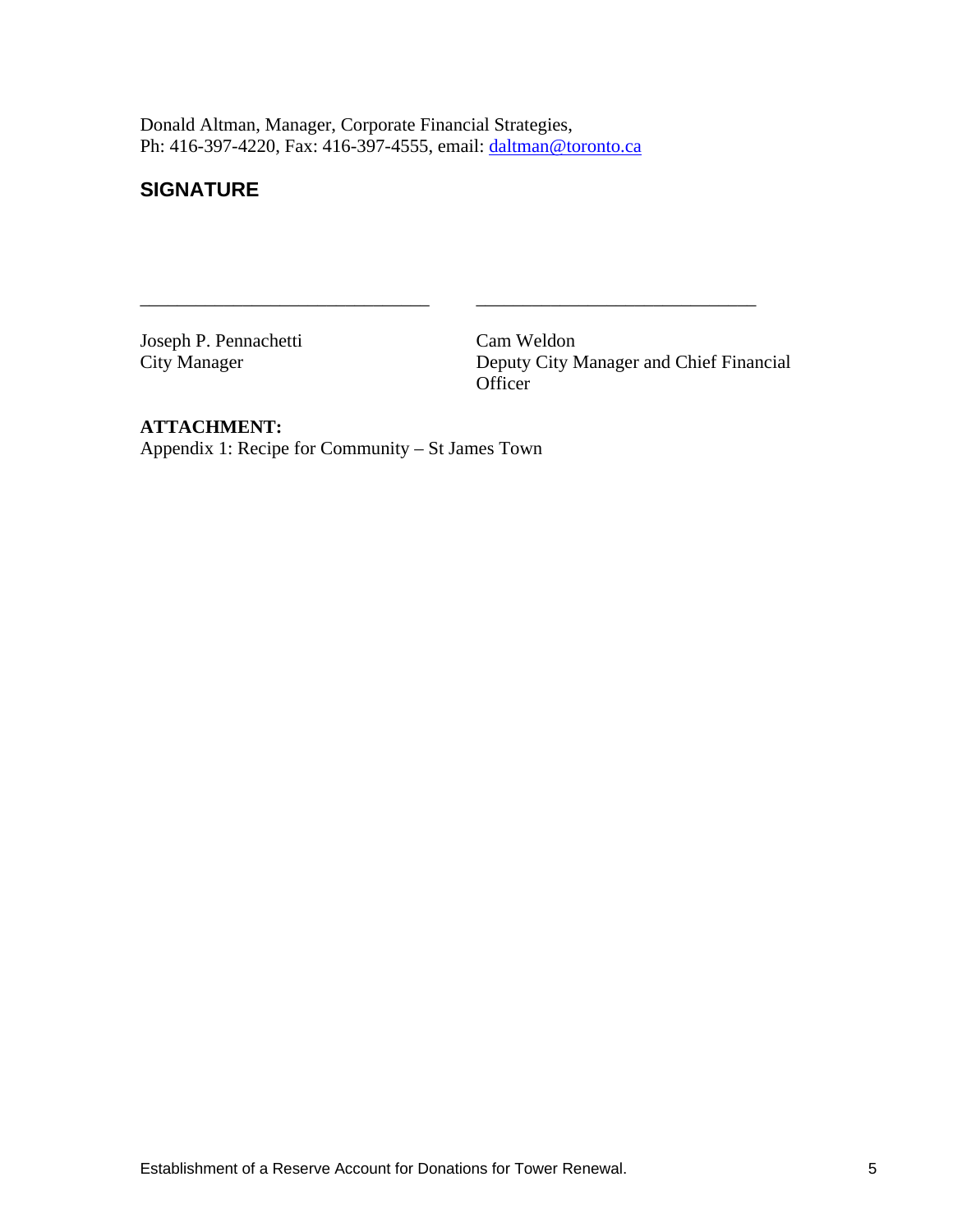#### **Appendix 1 Recipe for Community – St James Town**

The St. James Town community is one of four pilot site areas part of the Tower Renewal Project. The Recipe for Community Initiative complements the pillars of the Tower Renewal Project through a broad range of benefits which include:

*A cleaner and more healthy environment* through improved cycling and pedestrian options, greening of public spaces, and urban agriculture.

*Stronger communities* through enhanced availability of local food and services, safe and enjoyable community interactions, improved green space and outdoor recreational space, and the engagement of tenants in the planning and implementation of the pilot projects.

*Greater cultural awareness and activities* through a focus on collective and individual heritage, on-site public art, culinary arts, aesthetic qualities of external building and landscape heritage.

*Enhanced local economic opportunities* through the development of employment skills in areas such as the construction trades and hospitality services, the support for skills building in areas such as bicycle mechanics, and the access to training and resources to foster local entrepreneurships and small businesses.

The *Recipe for Community* program in St James Town will take place throughout 2010 with some activity into spring 2011. The activities will be developed in consultation with relevant City divisions, community organizations and residents of St. James Town.

Tower Renewal Office is working with City Divisions & ABCs including : Parks, Forestry & Recreation, Public Health, Transportation Services (Public Realm Office), Social Development, Finance & Administration, Economic Development & Culture, Toronto Environment Office, Toronto Community Housing Corporation and the Toronto Police Service to begin program implementation plans. The Tower Renewal Office will be responsible for the administration of funds and overall project management, facilitation and coordination of all activities including Parks Beautification, Skills Development, Recreational Activities, Small Business Development, and Cooking & Gardening. The Toronto Office of Partnerships will continue to act as the relationship manager with the external public and private sector investors as well as supporting internal divisional partnerships.

#### **Project Initiatives:**

#### **Parks Beautification**

The Parks Beautification activities will create four connected sites that engage residents and those that work and play in the neighbourhood to experience the vitality, diversity, and strength of the community. Each site will be created in partnership with the children,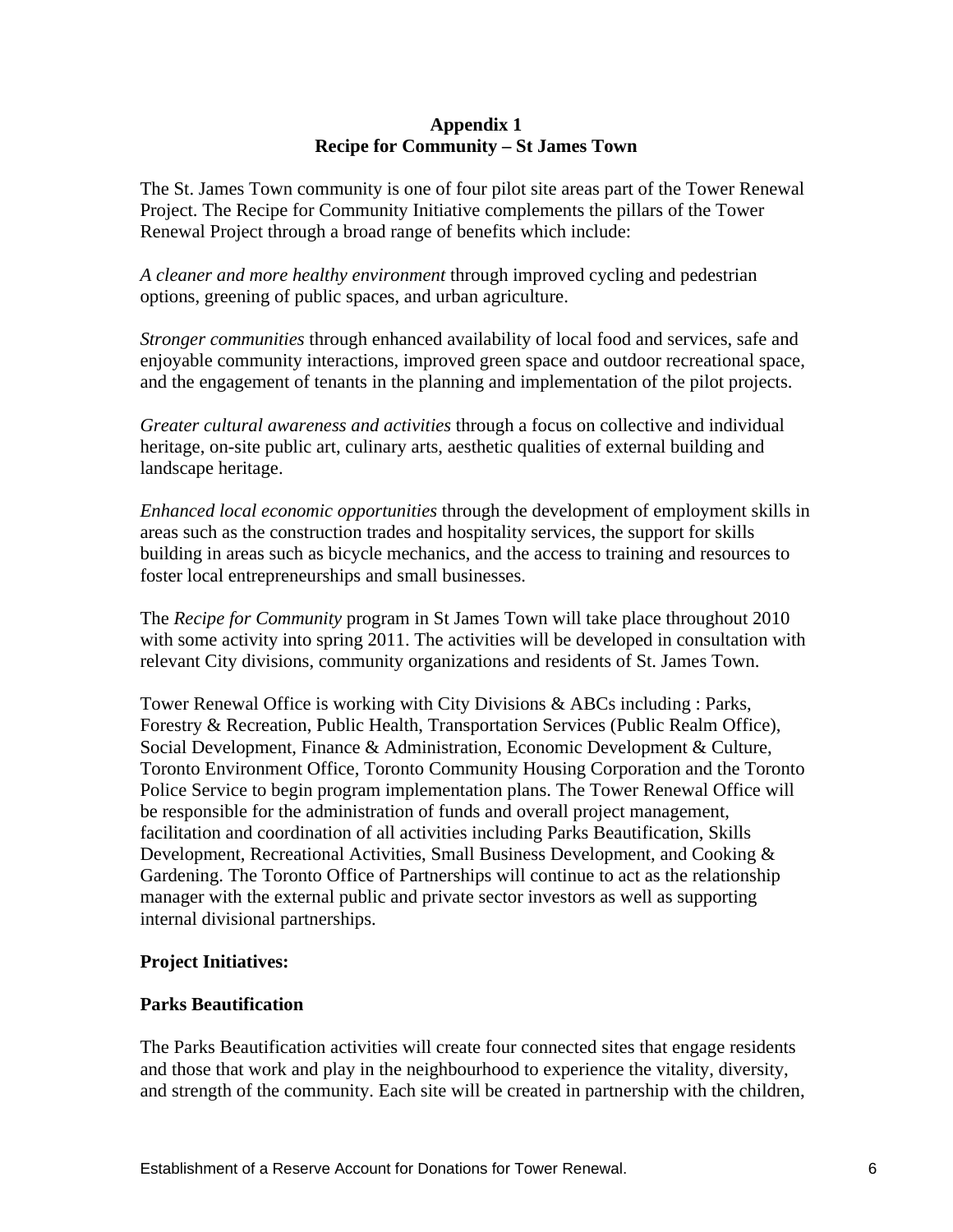youth and adults of the community. The parks spaces will focus on four themes: art, gathering, play, and food.

The four sites being considered include the St. James Town West Park, the green space located behind the Wellesley Community centre and TCHC space located behind the 200 Wellesley Street and 275 Bleecker Street properties.

We note that part of the proposed community beautification project will be established on a portion of an existing recreation property adjacent to the Wellesley Community Centre This property currently supports only passive use and is comprised of turf and a few small trees. The beautification activities will not prevent any future plans to develop this site.

#### **Skills Development**

The Recipe for Community initiative aims to build community skills and capacity. In St. James town skills development and employability skills will focus on food handling certification, landscaping, bike repair mechanics, video and photography, mural installation, and exposure to the trades opportunities including carpentry and building maintenance.

#### **Recreation**

The Recipe for Community project will renew a basketball court in the St. James Town neighbourhood into a multi-generational space with accessible recreational activities for all ages including seating areas for family and friends. Other activities include strengthening existing community-led basketball programs, provide access to City-led on-site sports programming, and organize multi-generational community events and gathering opportunities including organized tournaments and events.

#### **Small Business Development**

The project will implement a Small Business Skills Development Module for youth and adult newcomers to encourage entrepreneurship and new business start-ups. The topics covered include developing a business plan, securing start-up finances, insurance and liability, marketing and promotions.

#### **Culinary & Food Production**

This project will develop community gardening opportunities for residents including organic gardens, raised gardening spaces for residents with mobility challenges, balcony gardens and lamppost gardens.

The project will also explore options for the creation of an outdoor cooking area, improve access to indoor kitchen spaces in the local community centre and elementary school, support existing cooking groups and create new educational opportunities on healthy eating and nutrition.